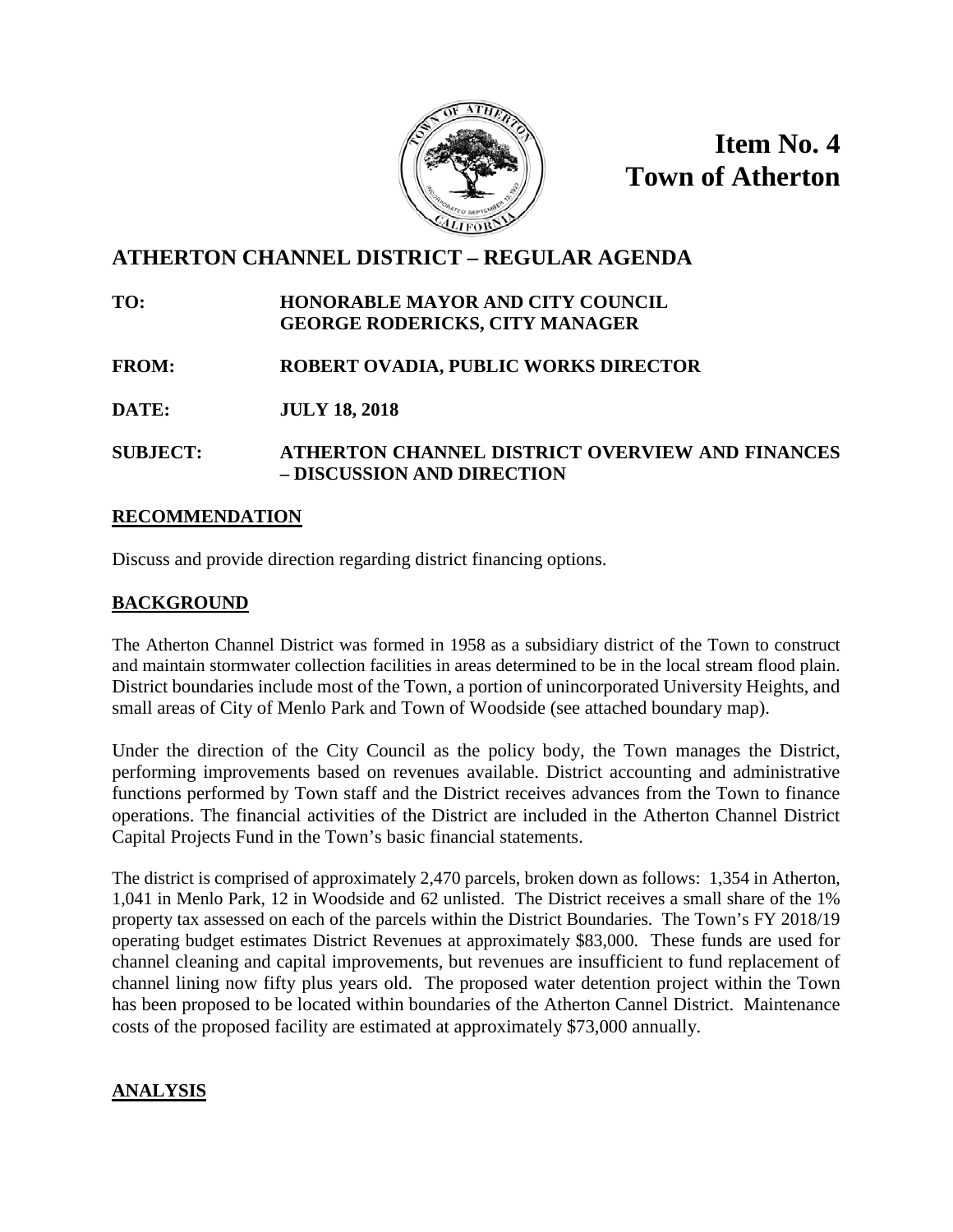Atherton Channel District July 18, 2018 Page 2 of 2

The San Mateo County Local Agency Formation Commission, prepared a Municipal Service & Sphere of Influence Review in 2008. The review indicated that revenues received by the District are insufficient to fund the full cost of maintenance channel and associated drainage systems, replacement of channel lining, creek bank stability and scour protection or reversal in unlined sections.

The Municipal Regional Stormwater Permit (MRP) requires that Permittees shift their impervious surfaces and storm drain infrastructure from gray, or traditional storm drain infrastructure where runoff flows directly into the storm drain and then the receiving water, to green — that is, to a more-resilient, sustainable system that slows runoff by dispersing it to vegetated areas, harvests and uses runoff, promotes infiltration and evapotranspiration, and uses bioretention and other green infrastructure practices to clean stormwater runoff.

Additional revenues will need to be identified to adequately maintain the Atherton Channel and its associated facilities as well as to maintain compliance with the MRP. Most options for increasing revenue will require a Proposition 218 vote by residents within the District boundaries.

#### **POLICY FOCUS**

The Council's policy discussion should focus on revenue options and strategies for the Atherton Channel District, potential future projects within the District, organization/size of the District and timing of projects.

# **FISCAL IMPACT**

None at this time.

# **COMMISSION/COMMITTEE FEEDBACK/REFERRAL**

This item has or X has not been before a Town Committee or Commission.

- \_\_\_\_ Audit/Finance Committee (meets every other month)
- Bicycle/Pedestrian Committee (meets as needed)
- \_\_\_\_ Civic Center Advisory Committee (meets as needed)
- \_\_\_\_ Environmental Programs Committee (meets every other month)
- \_\_\_\_ Park and Recreation Committee (meets each month)
- \_\_\_\_ Planning Commission (meets each month)
- Rail Committee (meets every other month)
- \_\_\_\_ Transportation Committee (meets every other month)

# **ATTACHMENTS**

ATTACHMENT 1 – Channel District Boundary Map